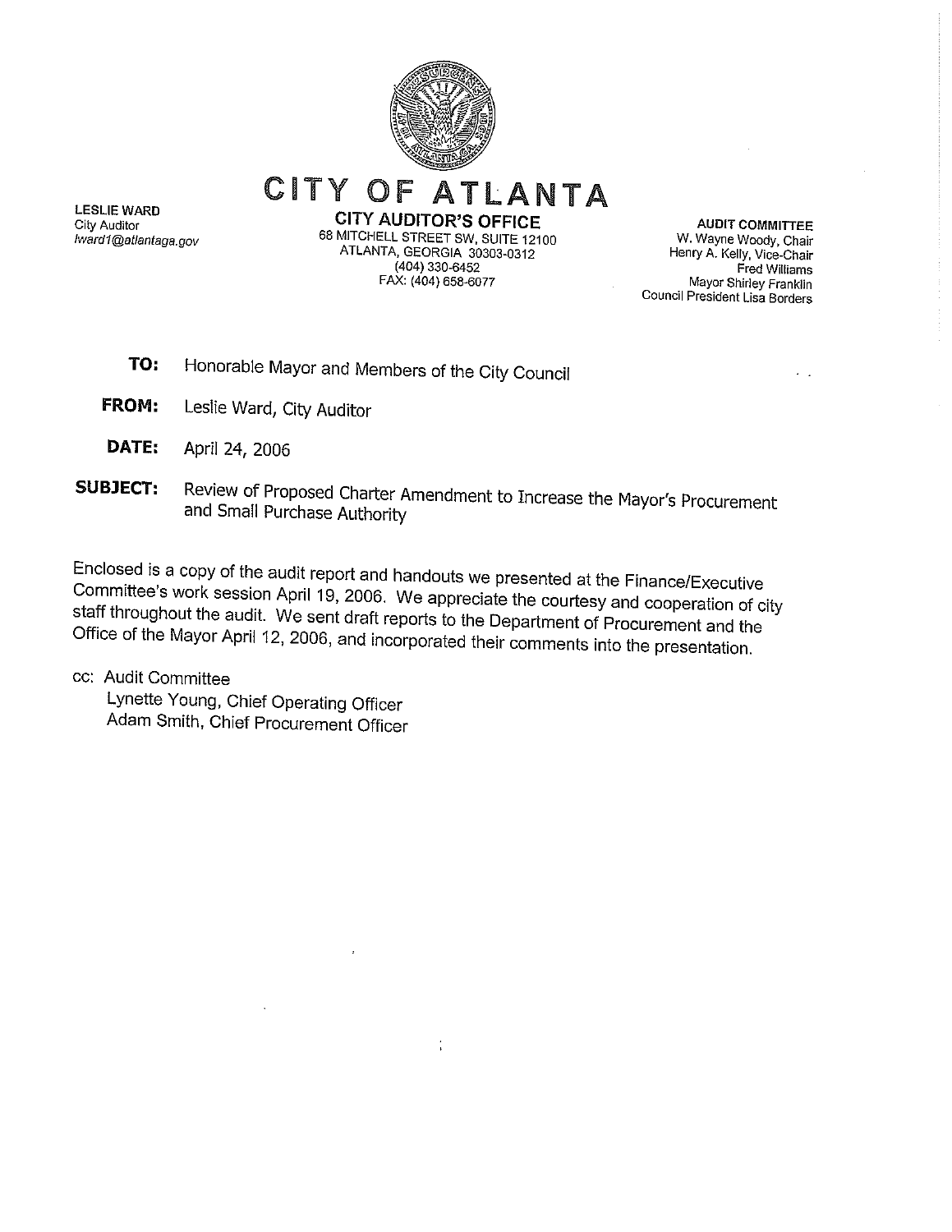## Review of Proposed Charter Amendment to Increase the Mayor's Procurement & Small Purchase Authority

City Auditor's Office Leslie Ward, City Auditor Amanda Noble, Deputy City Auditor Audit Team: Richard Edwards, Ty Elliott & Melissa Davis April 19, 2006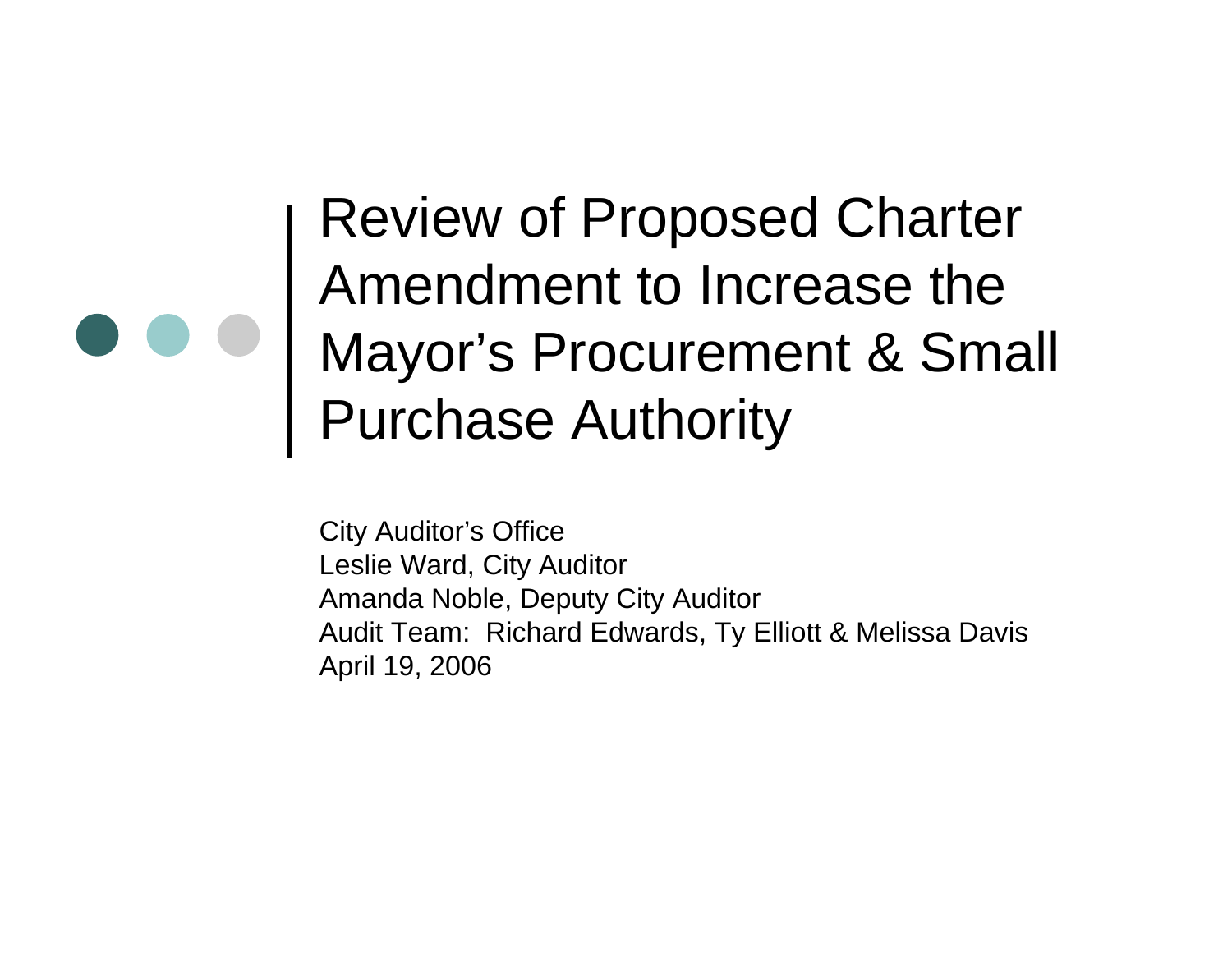# Presentation Agenda

- Background
	- Audit Initiation
	- Objectives
	- Scope & Methodology
- Council Review Thresholds
- $\bullet$ Monitoring Outcomes
- Small Purchase Thresholds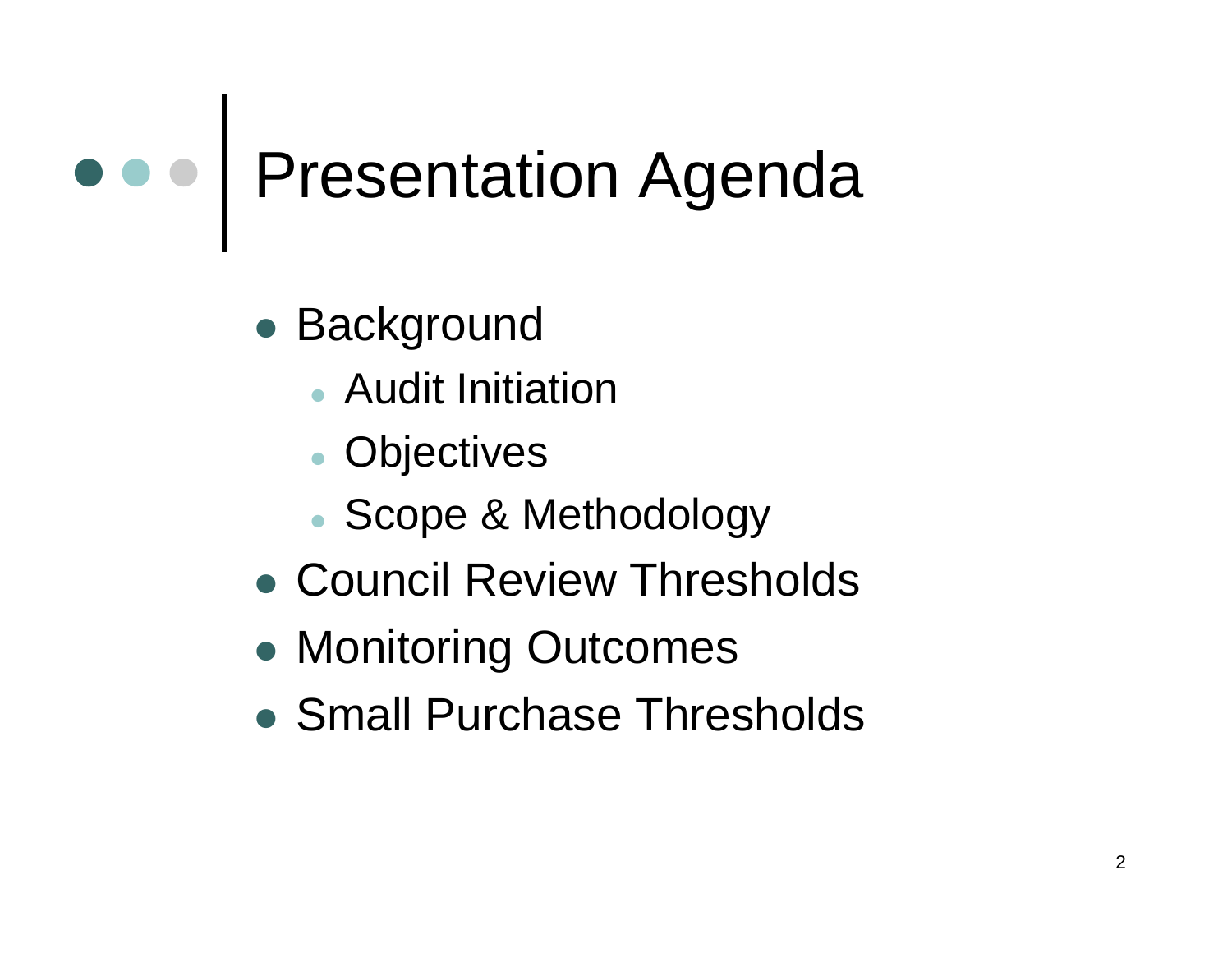# Audit Initiation

- The Finance/Executive Committee Chair requested that we review proposed Ordinance 06-O-0380 to amend the Atlanta City Charter to increase the mayor's procurement authority from \$100,000 to \$1,000,000 and small purchase authority from \$20,000 to \$1,000,000.
- Committee members expressed concerns with the magnitude of the proposed change.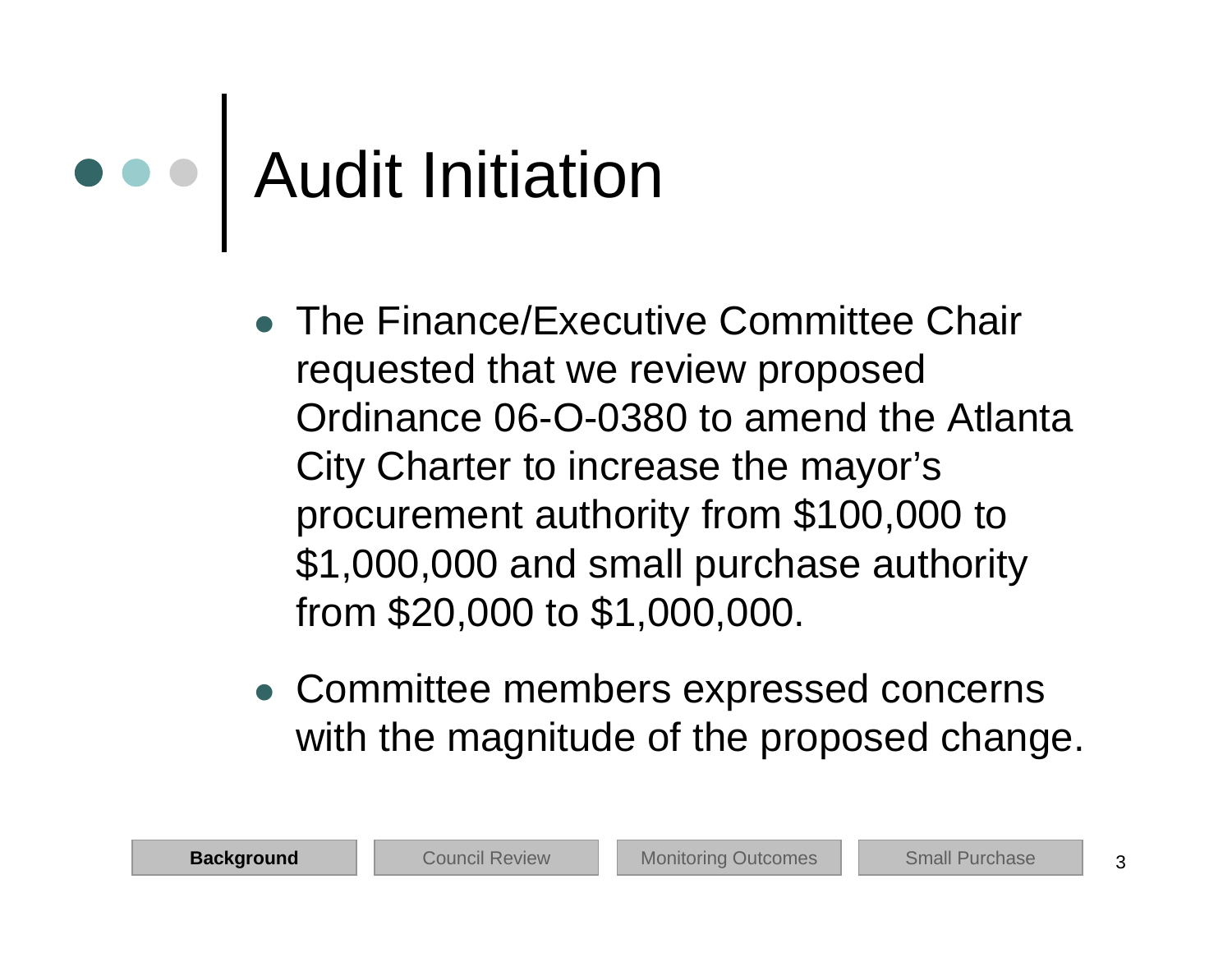# Audit Objectives

- What research and analysis did the Department of Procurement (DOP) use to arrive at the proposed increases?
- What are the advantages and disadvantages of raising the procurement and small purchase authority?
- What performance data for procurement activity should be reported to the council?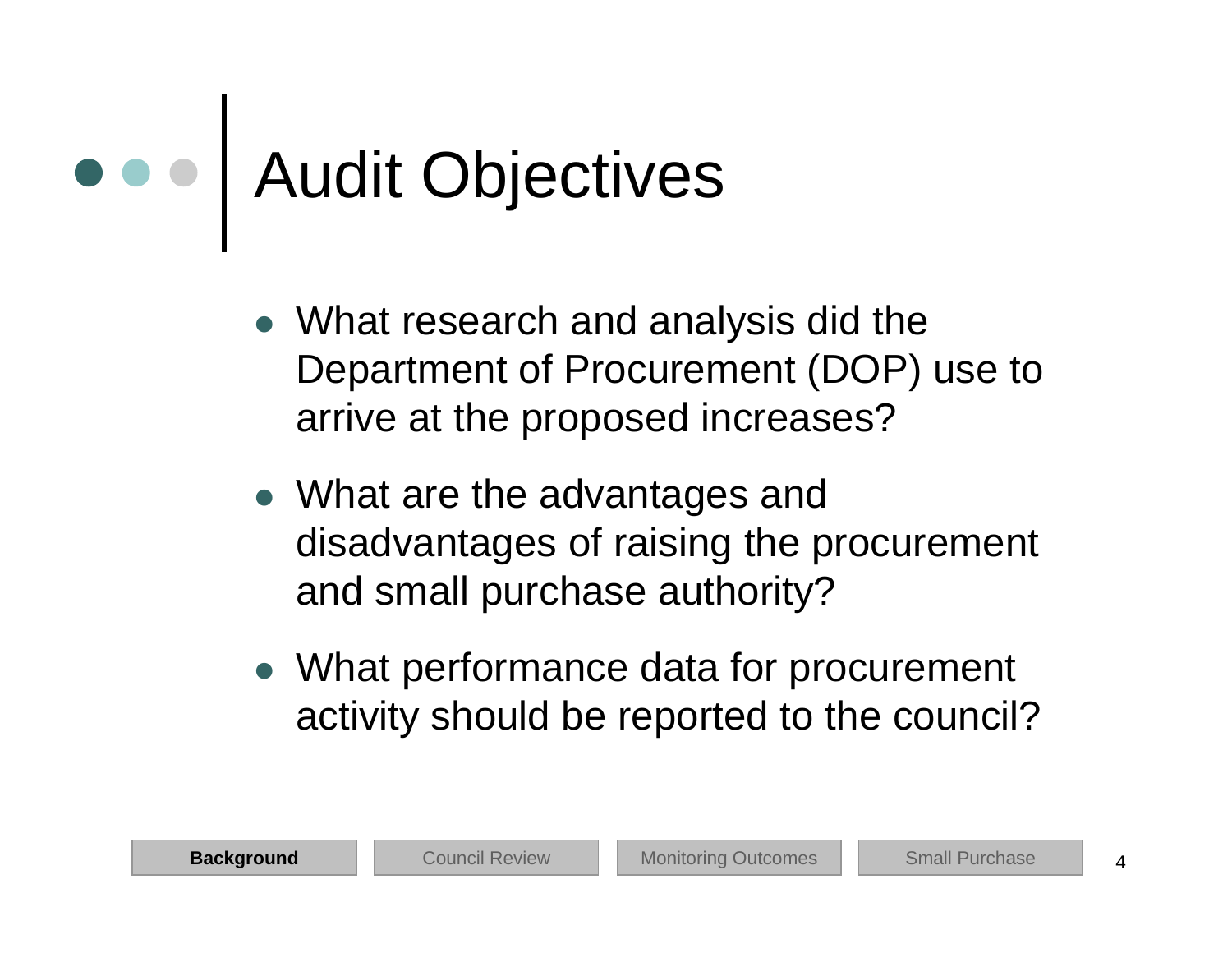# Audit Scope & Methodology

- Reviewed analysis prepared by DOP and the Atlanta City Charter along with proposed amendments (Article 3, Chapter 1, Section 3-104 (14) and Article 6, Chapter 4, Section 6-402).
- Compiled information to assess the effect of the proposed legislation on city operations and legislative oversight.

This audit was conducted in accordance with generally accepted government auditing standards except for completion of an external peer review. Our review is planned for later this year.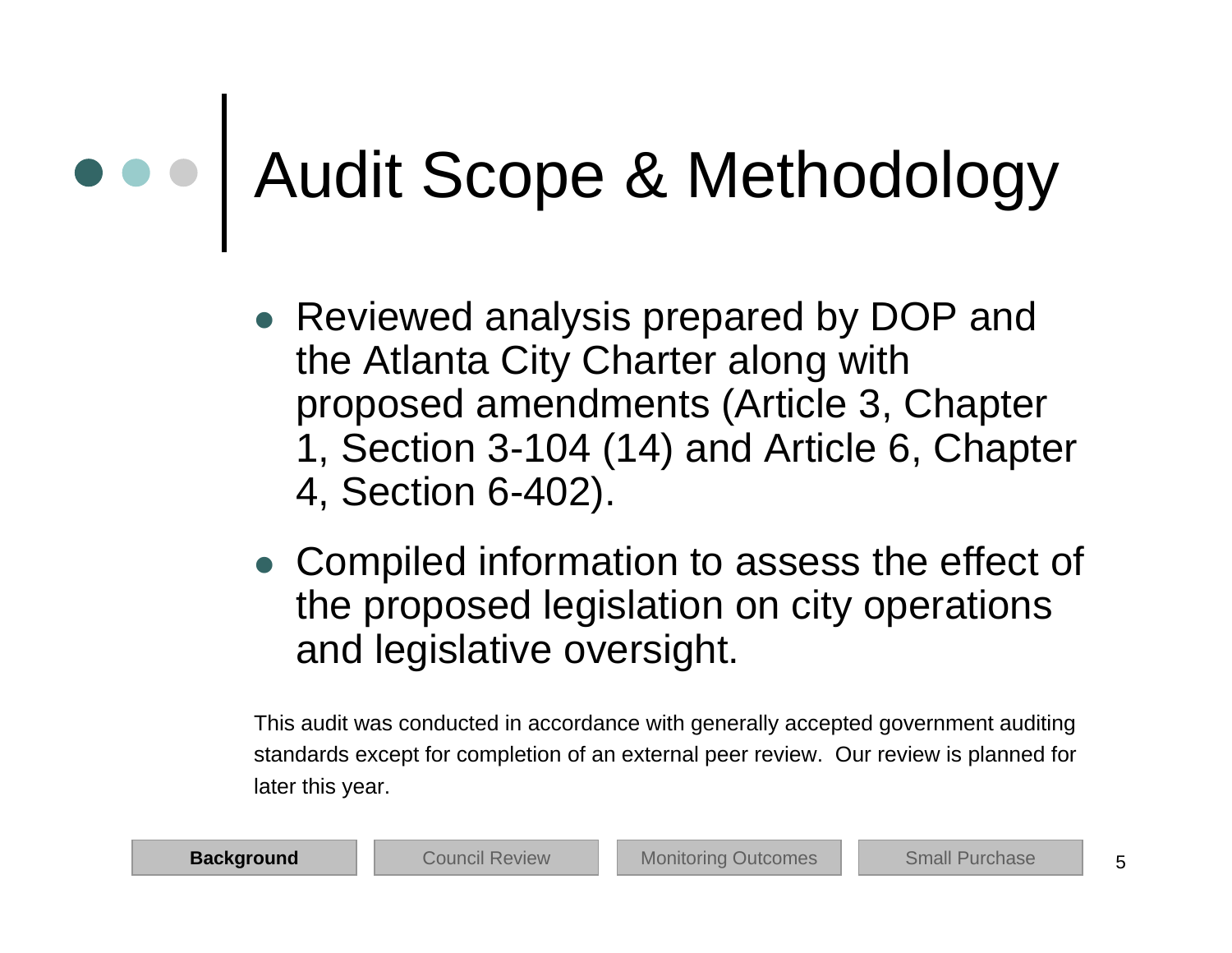DOP's Justifications for Increasing the Council Review Threshold to \$1 Million

- "By increasing council's review threshold to \$1 million, council retains review of the majority of contract spending."
- $\bullet$  "The million dollar review threshold will bring Atlanta in line with other major cities."
- "Increasing council's review threshold to \$1 million could save the city an estimated<br>\$674,915 - \$1,734,314 in labor-avoidance costs."

From the DOP Proposal for Procurement Code Revisions *Summary & Justification* 3/8/06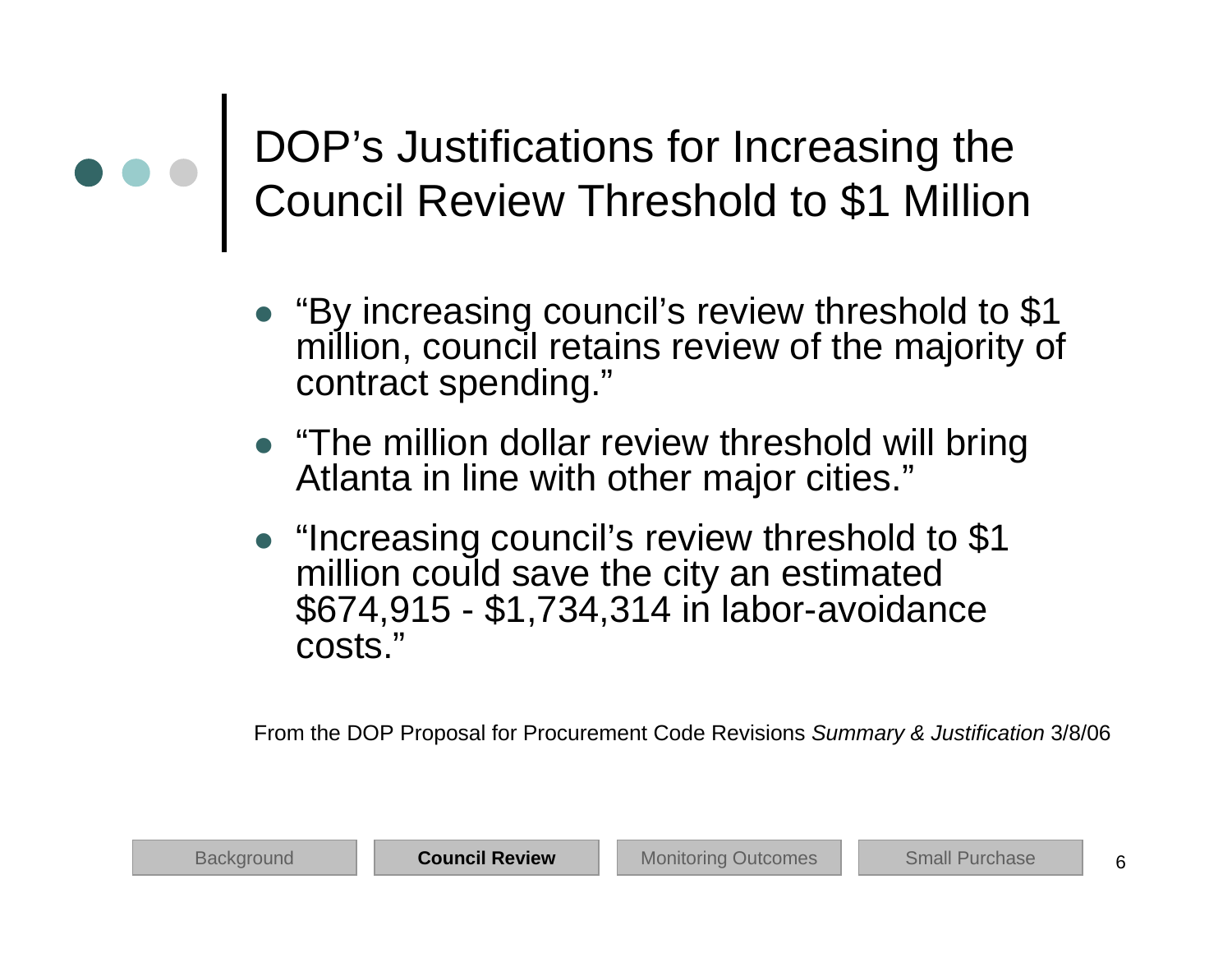## Council Would Review the Majority of Contract Spending

- We confirmed that increasing the threshold to \$1 million could decrease the number of contracts reviewed by approximately 70% while eliminating review of only 8.8% of the contract spending currently under council review
- $\bullet$  This makes a persuasive case that council oversight could be more effective with enhanced focus on fewer contracts of larger dollar amounts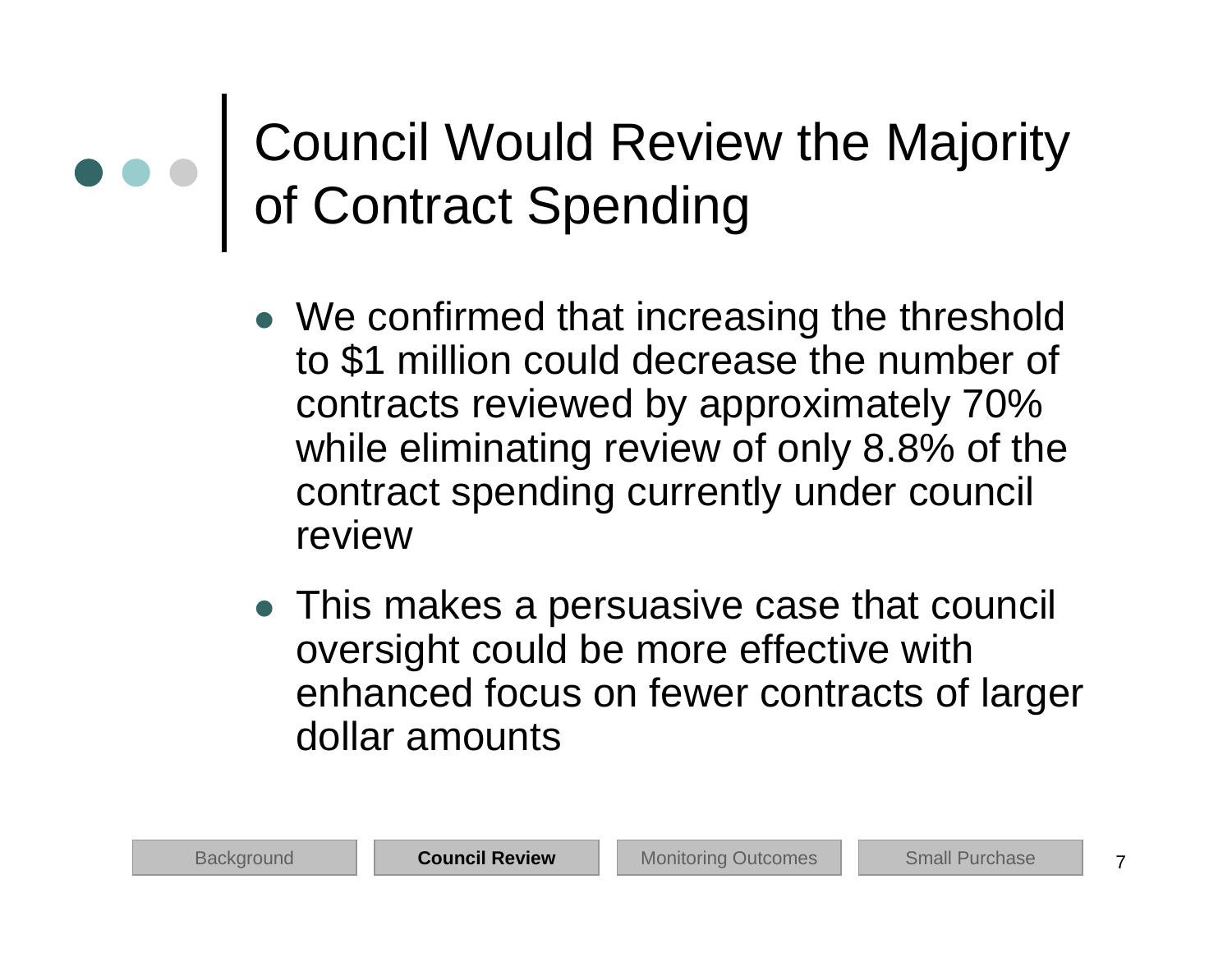### Raising the Council Review Threshold to \$1 Million Could Better Align Atlanta with Best Practice Cities

4 out of 5 "best practice" cities identified in the 2002 Process Review have higher council review thresholds than Atlanta's council review threshold of \$100,000

| <b>Best Practice</b><br><b>Cities</b> | Council<br><b>Review</b> |
|---------------------------------------|--------------------------|
|                                       | Threshold                |
| Phoenix                               | \$40,000                 |
| Denver                                | \$500,000                |
| <b>Washington DC</b>                  | \$1,000,000              |
| <b>San Francisco</b>                  | \$10,000,000             |
| <b>Seattle</b>                        | <b>No Council</b>        |
|                                       | Approval                 |

**Note:** Highlighted cities also included in the 2002 Bain Benchmarking report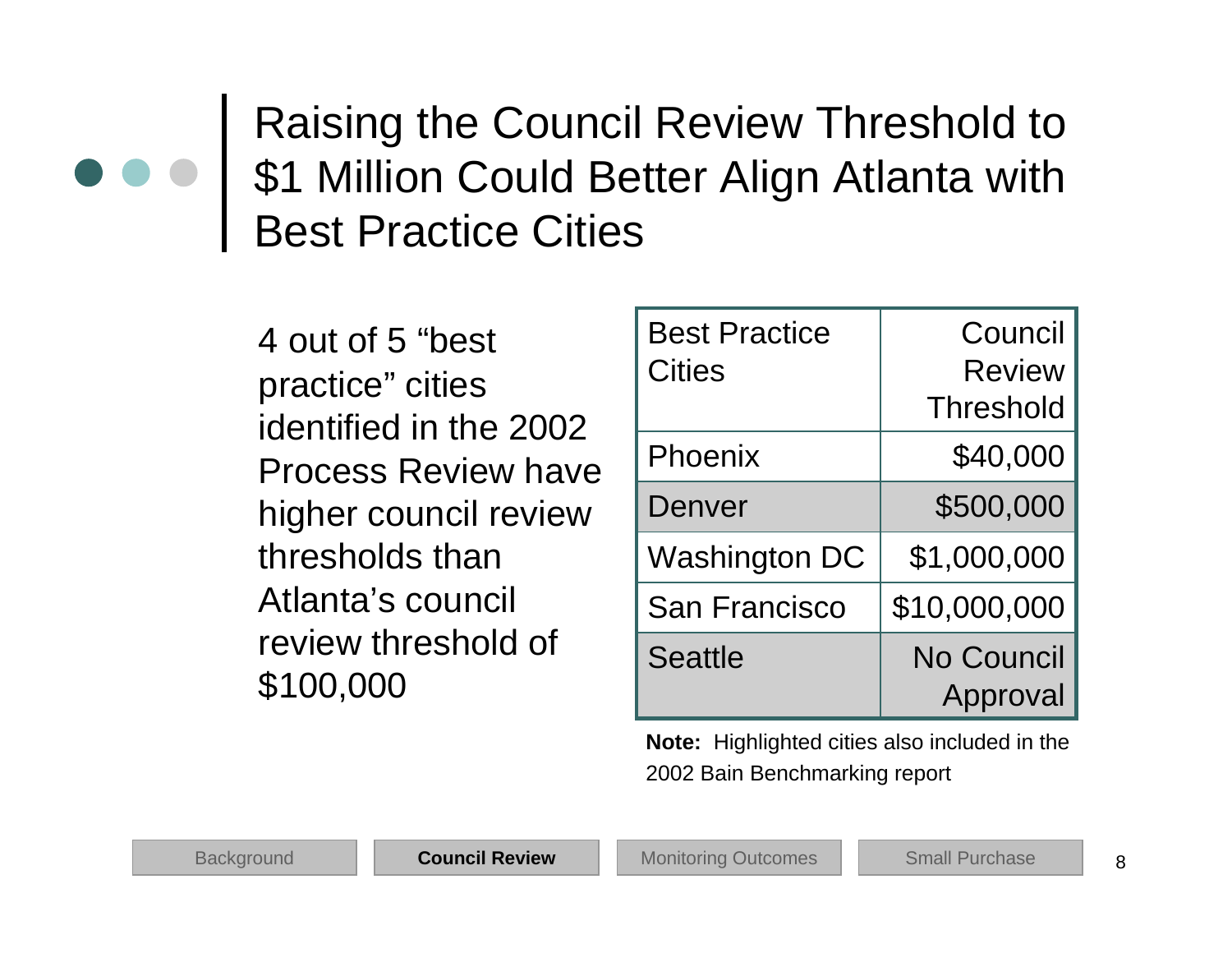## Comparison to Other Selected Cities Is Less Clear

- Added Charlotte from list of peer cities found in the 2002 Bain Benchmarking report
- $\bullet$  Excluded other peer cities used in that report
- Also added several larger cities

| <b>Other Cities</b><br><b>DOP</b> | Council<br><b>Review</b>    |
|-----------------------------------|-----------------------------|
| Included                          | <b>Threshold</b>            |
| Houston                           | \$25,000                    |
| <b>Charlotte</b>                  | \$100,000                   |
| <b>New York</b>                   | \$100,000                   |
| San Diego                         | \$1,000,000                 |
| Chicago                           | No Council<br><b>Review</b> |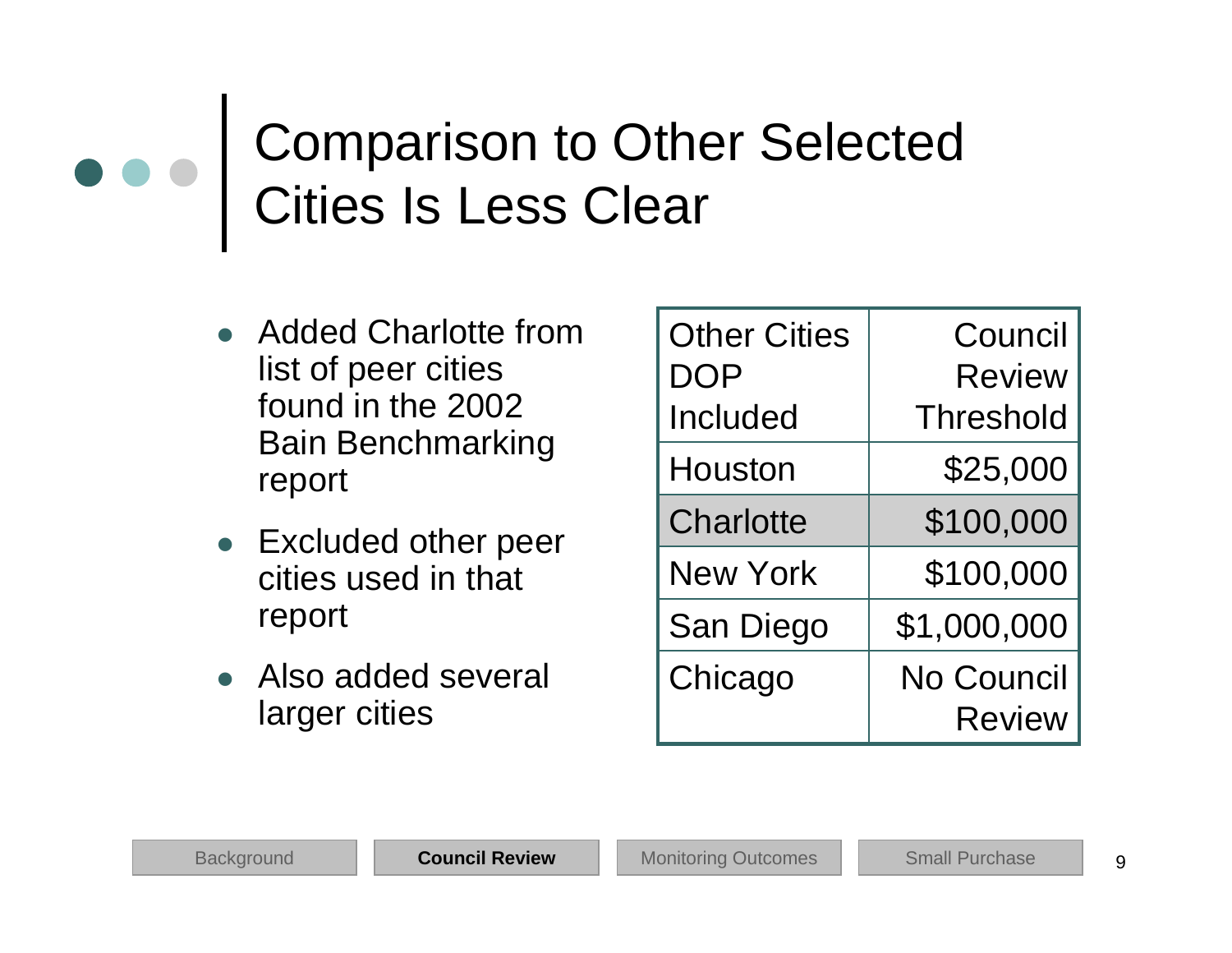## Labor-Avoidance Has Limited Impact

- DOP's labor avoidance estimates translates into annual procurement labor savings between 1 and 5 FTE (for preparing legislation)
- Procurement staff would be redirected, not reduced
- Estimated savings of  $$674,915 $1,734,314$ were not annual (based on data from 1/1/2002 to 8/1/2005)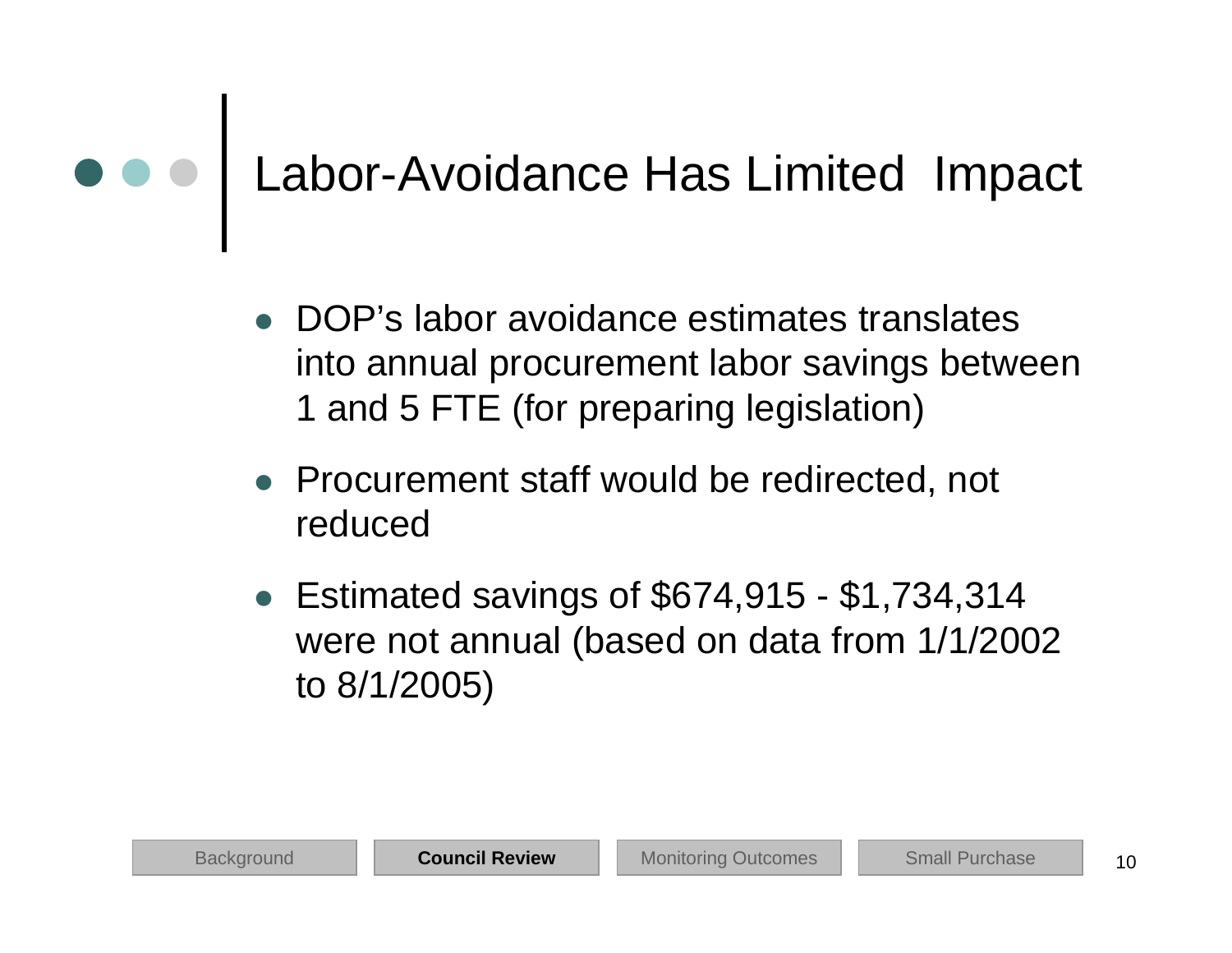## Monitoring Outcomes

- $\bullet$ • The approach DOP is recommending is consistent with a recognized type of control and oversight
- The control focuses on monitoring outcomes instead of approving individual transactions
- Examples in private sector and governments outside the US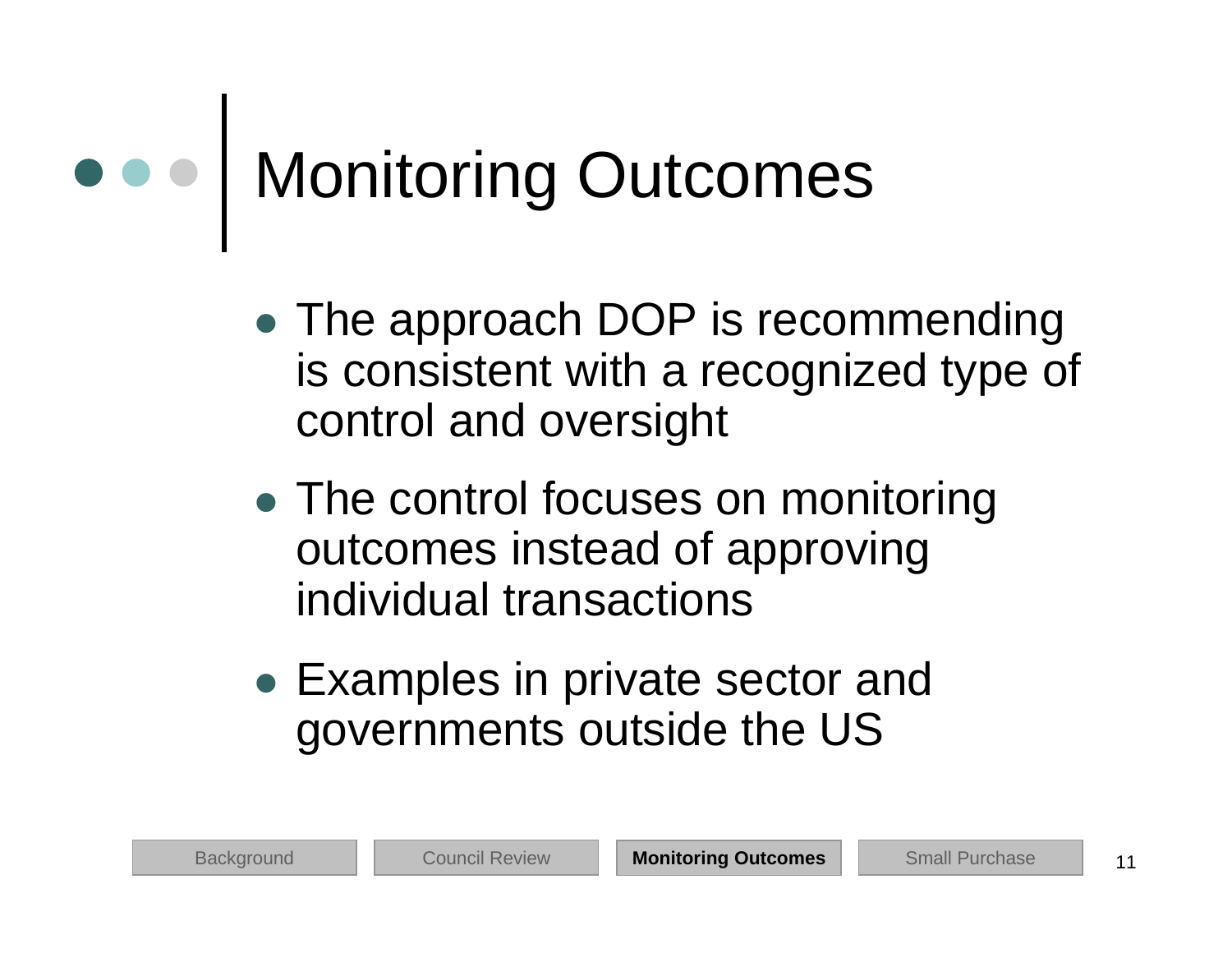## Advantages of Monitoring Outcomes

- $\bullet$  Reduces unnecessary red tape from the procurement process
- Streamlines approval processes
- $\bullet$  Increases time and resources to
	- Assess risks associated with specific groups of goods or services
	- Focus on strategic understanding of supply and demand

From the South Australia Procurement Board & the Canada Parliamentary Secretary's Task Force, Government Wide Review of Procurement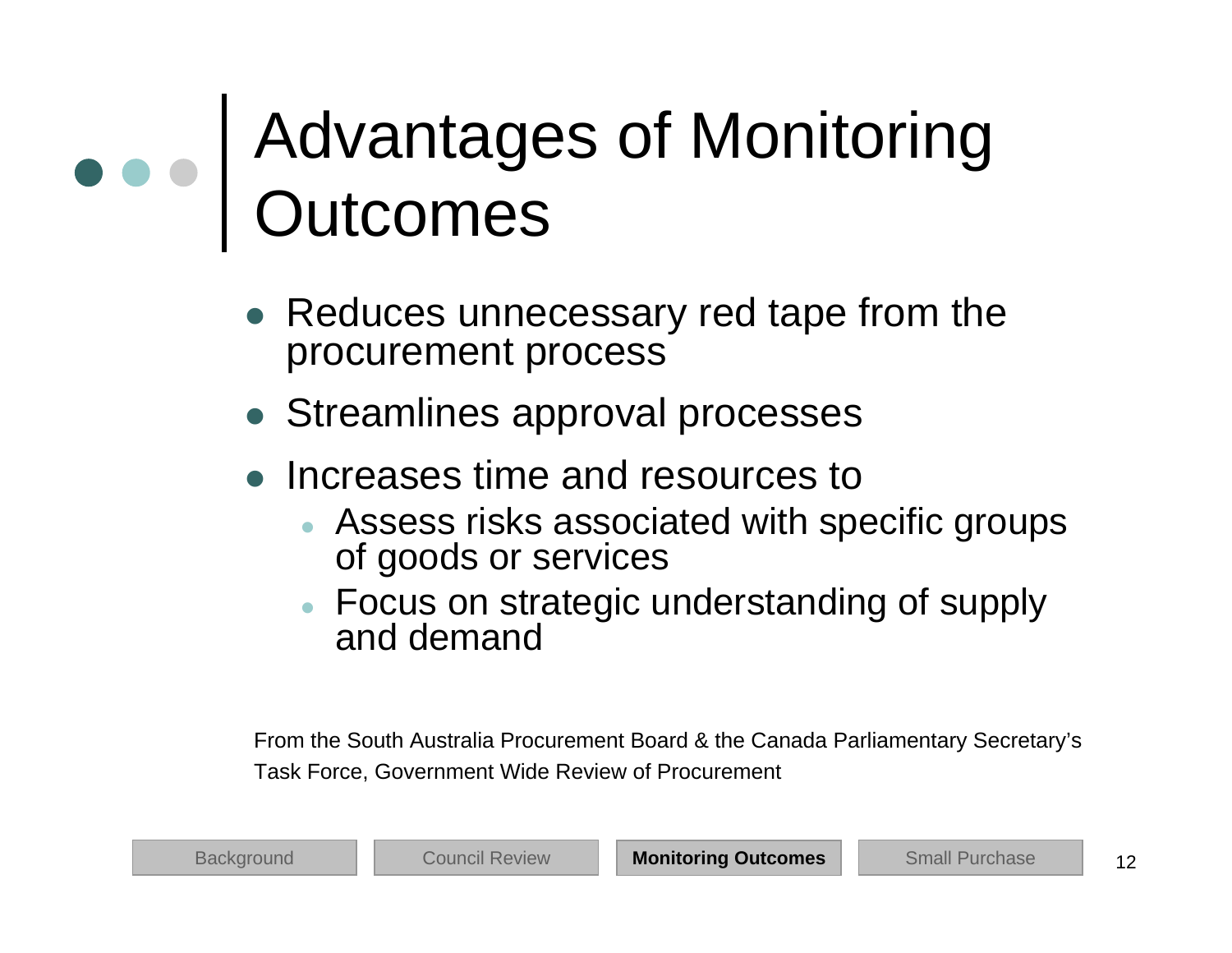### Monitoring Outcomes Requires Effective Performance Measurement

- $\bullet$  Examples of performance measures that could be used by DOP include measurements developed by
	- zInternational City Management Association (ICMA)
	- zWorld Bank Round Table on Procurement
- DOP is already collecting data that could be developed into similar performance measurements to be reported to council
	- ATL-Stat
	- zLegislative white paper
- $\bullet$ Technology needed for efficient & reliable data collection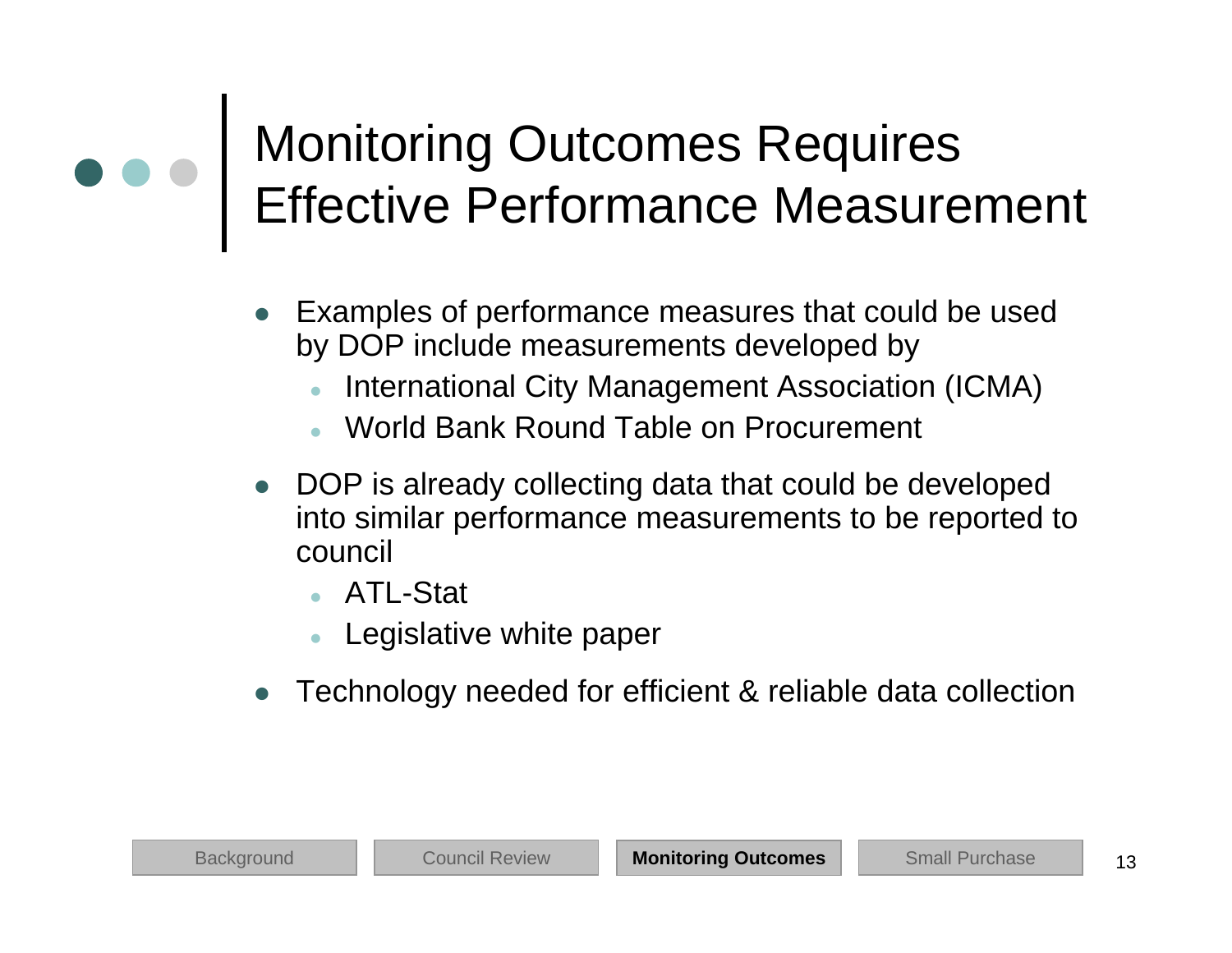### Increasing the Small Purchasing Threshold is Questionable

- $\bullet$  The Procurement Process Review recommended a threshold of \$100,000
- No other comparison cities' thresholds are higher than \$100,000
- $\bullet$  If adjusted for inflation, the city's threshold would be about \$67,000

| <b>City</b>          | <b>Threshold</b> |
|----------------------|------------------|
| Phoenix              | \$1,000          |
| Houston              | \$25,000         |
| <b>Denver</b>        | \$25,000         |
| <b>Seattle</b>       | \$39,000         |
| <b>San Francisco</b> | \$50,000         |
| San Diego            | \$50,000         |
| Charlotte            | \$100,000        |
| <b>Washington DC</b> | \$100,000        |
| Chicago              | \$100,000        |
| <b>New York</b>      | \$100,000        |

**Note:** Highlighted best practice cities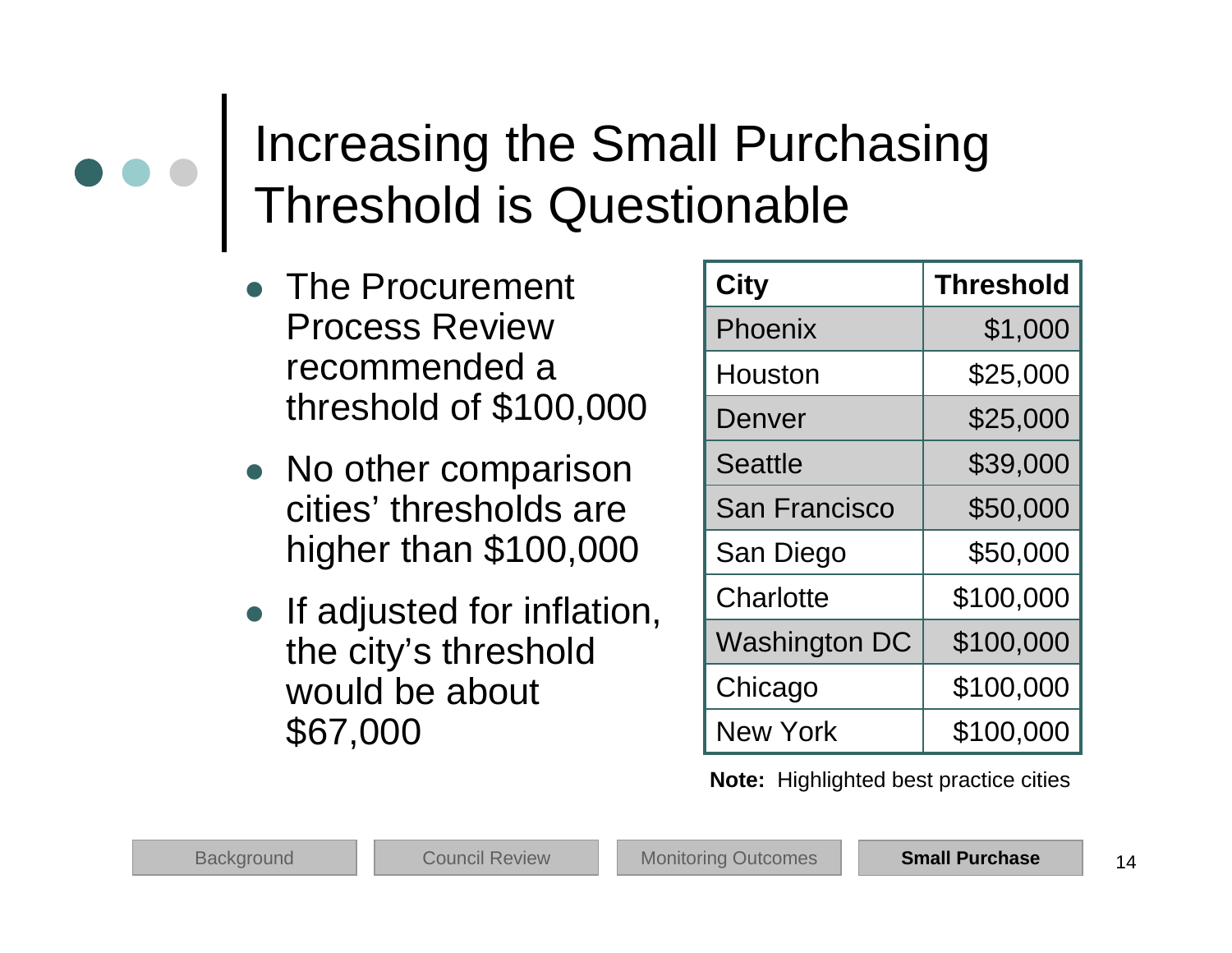Reservations About Increasing the Small Purchasing Threshold above \$100,000

- Eliminates requirements for formal competitive process up to the threshold amount
- Unclear how EBO requirements will be affected
- Could detract from DOP's mission to promote equity, fairness, & economic inclusion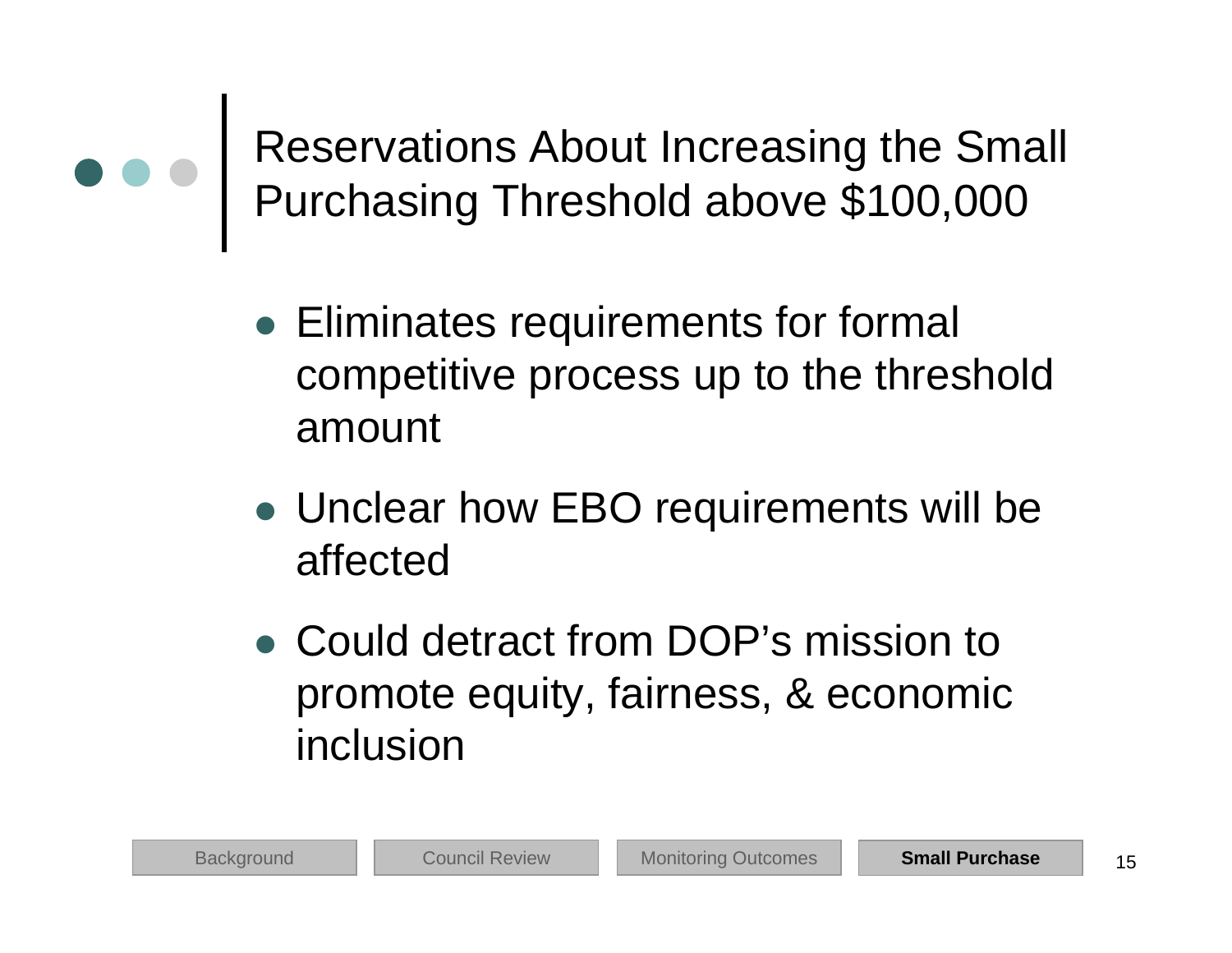The Small Purchase Authority in the Proposed Charter Amendment Differs from the Procurement Code Revisions

- Ordinance 06-O-0380 to amend the Atlanta City Charter increases the small purchase authority from \$20,000 to \$1,000,000
- DOP's presentation to council on 3/8/06 proposed increasing the small purchase authority to \$500,000
- Proposed procurement code revisions refer to a small purchase authority of \$500,000
- Charter and code changes should be consistent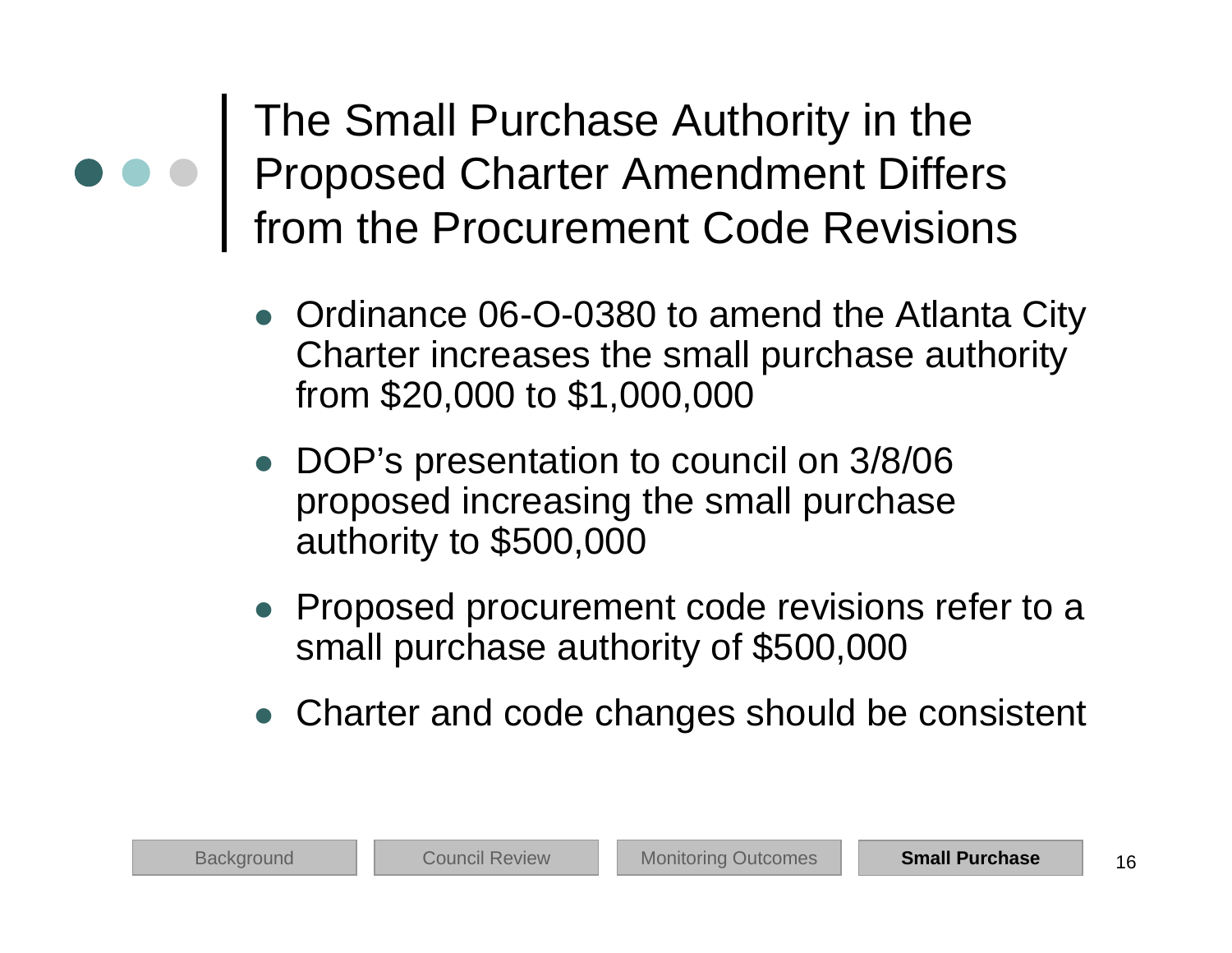#### **Tools for Performance Measurement of Procurement Processes**

|     | <b>Process Indicator</b>        | <b>Performance Data</b>                                                                                      | <b>Measures</b>                              |
|-----|---------------------------------|--------------------------------------------------------------------------------------------------------------|----------------------------------------------|
| 1)  | Advertisement of bid            | Percentage of open bidding                                                                                   | Fairness, openness and level                 |
|     | opportunities                   | practices                                                                                                    | of competition                               |
| 2)  | Publication of awards           | Percentage of contract<br>awards (should be based on<br>monetary threshold<br>publicly disclosed)            | Transparency of system                       |
| 3)  | Time for preparation of<br>bids | Average number of days<br>between invitation to bid<br>and bid opening                                       | Fairness, competition                        |
| 4)  | <b>Bidder participation</b>     | Average number of bidders<br>submitting a bid in each<br>bid process                                         | Effectiveness of competition<br>and fairness |
| 5)  | Bid acceptance                  | Average number of<br>bids/proposal received that<br>are responsive to<br>requirements in bidding<br>document | Efficiency and effectiveness                 |
| 6)  | Method of Procurement           | Percentage of usage for<br>each authorized method of<br>payment                                              | Effective use of competition                 |
| 7)  | Bid processing lead time        | Average number of days<br>from bid opening to the<br>issuance of a contract<br>award                         | <b>Efficiency and Effectiveness</b>          |
| 8)  | Cancelled bidding<br>procedures | Percentage of bid processes<br>declared null before<br>contract signature                                    | Fairness and efficiency                      |
| 9)  | Protests                        | Percentage of bidding<br>procedures with protests                                                            | Fairness                                     |
|     | 10) Resolution of protests      | Percentage of protests<br>resulting in modification to<br>outcome of bidding process                         | Fairness and transparency                    |
| 11) | <b>Contract Amendment</b>       | Average increase per<br>contract awarded                                                                     | Efficiency and effectiveness                 |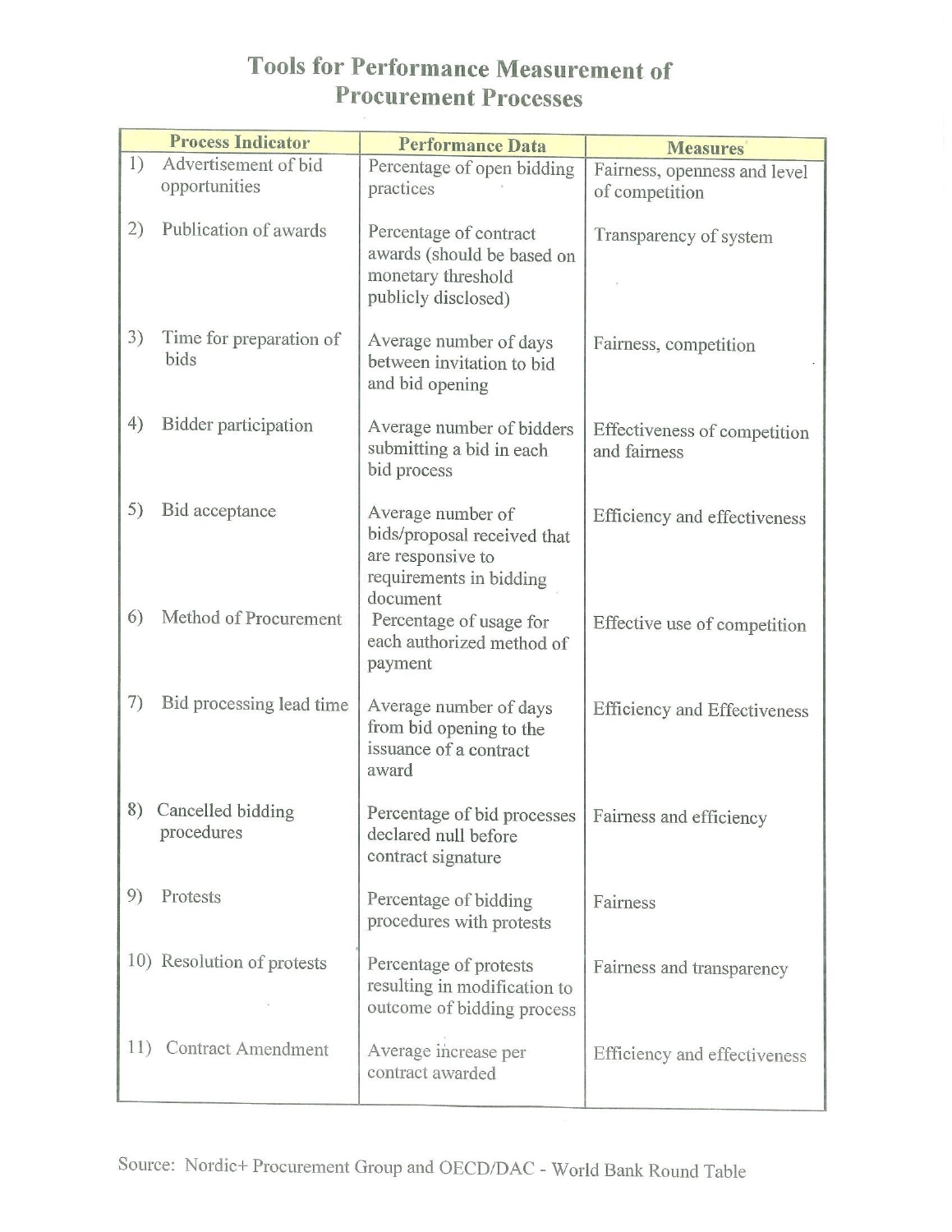#### **Tools for Performance Measurement of Procurement Processes**

| 12) | Contract dispute<br>resolution | Percentage of contracts<br>with unresolved disputes                                                 | Fairness, efficiency and<br>effectiveness |
|-----|--------------------------------|-----------------------------------------------------------------------------------------------------|-------------------------------------------|
| 13) | Completion rate                | Percentage of contracts<br>resulting in full and<br>acceptable performance                          | Efficiency and effectiveness              |
| 14) | Late payment                   | Percentage of payments<br>made late (e.g., exceeding<br>contractually specified<br>payment schedule | Efficiency and effectiveness              |

 $\label{eq:2.1} \frac{1}{\sqrt{2}}\sum_{i=1}^N\frac{1}{\sqrt{2}}\sum_{i=1}^N\frac{1}{\sqrt{2}}\sum_{i=1}^N\frac{1}{\sqrt{2}}\sum_{i=1}^N\frac{1}{\sqrt{2}}\sum_{i=1}^N\frac{1}{\sqrt{2}}\sum_{i=1}^N\frac{1}{\sqrt{2}}\sum_{i=1}^N\frac{1}{\sqrt{2}}\sum_{i=1}^N\frac{1}{\sqrt{2}}\sum_{i=1}^N\frac{1}{\sqrt{2}}\sum_{i=1}^N\frac{1}{\sqrt{2}}\sum_{i=1}^N\frac$ 

 $\mathcal{L}^{\text{max}}_{\text{max}}$ 

 $\sim$   $\sim$